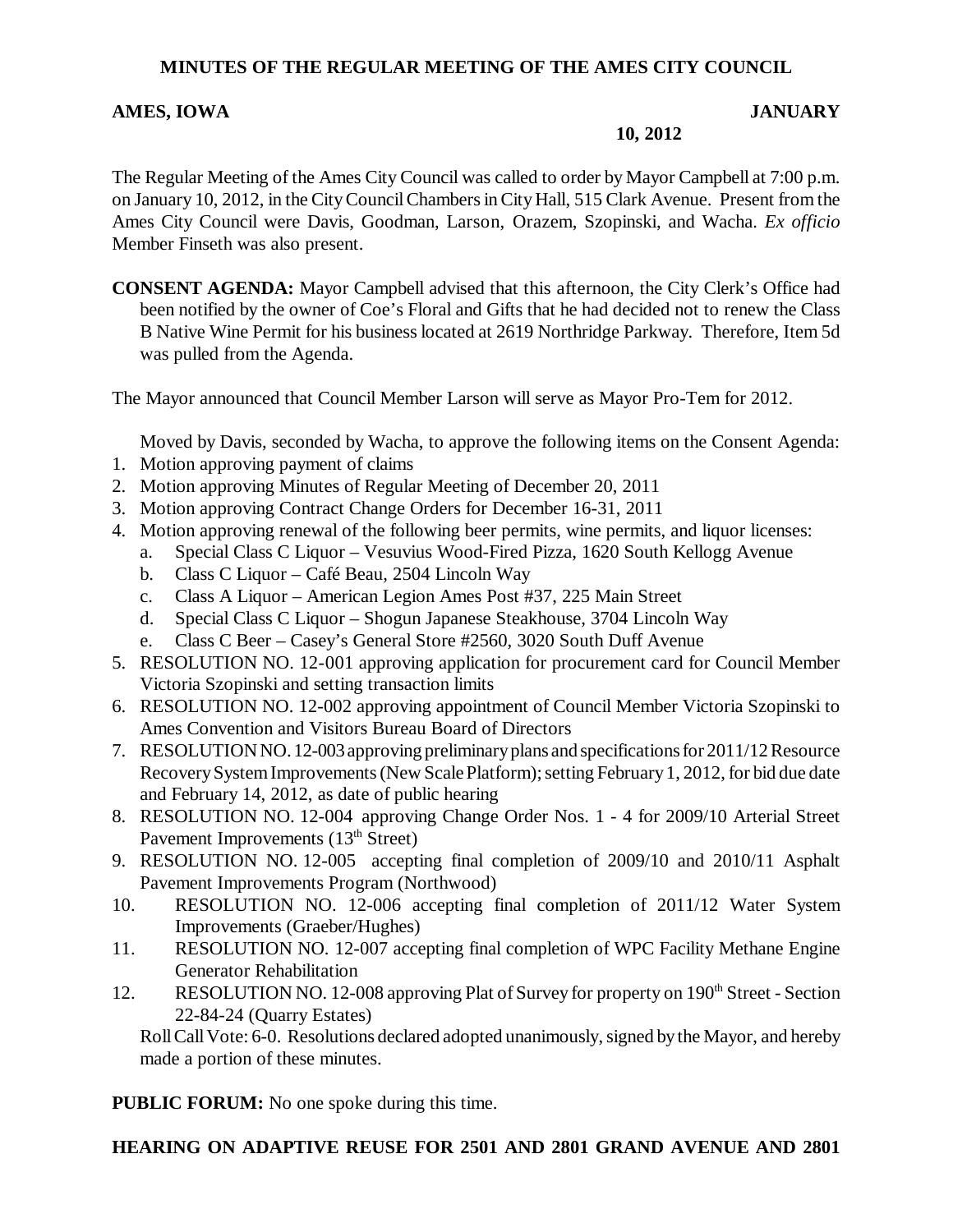## **FERNDALE AVENUE/MAJOR SITE DEVELOPMENT PLAN FOR NORTH GRAND**

**MALL:** City Manager Schainker noted that, on September 13, 2011, when discussing the proposed Adaptive Reuse Agreement, the City Council directed that he negotiate a date that was acceptable to the owner that would trigger the calling of the Performance Bond and revert back to the original requirement of the reconfiguration of Lot 2 if it were not met. Mr. Schainker reported that he had met with Greg Kveton, who represented G. K. Development, on several occasions. According to City Manager Schainker, after their most-recent meeting, Mr. Kveton indicated that he was willing to agree to allow the City to examine and evaluate, by September 1, 2012, copies of (1) signed leases with two new tenants in "Retail A" and "Retail D," and (2) a financial investment in the form of a loan commitment in the amount not less than \$8,000,000. As requested by the Council, the Supplemental Agreement included a performance deadline for specific desired actions on the part of the owner and a reversion provision that allows the City to revoke the amended Adaptive Reuse Site Plan and other permits or approvals related to the site plan. Because of those provisions, the existing Performance Bond would be maintained until the required actions were accomplished. If they were not, the Performance Bond would be called by the City and the proceeds used to reconfigure the parking on Lot 2 in accordance with the existing Adaptive Reuse Plan. Mr. Schainker reported the Remote Parking Agreement had been signed by G. K. Development.

City Manager Schainker advised the options available to the City Council: the City Council could approve the Supplemental Agreement or decide not to approve the Supplemental Agreement and send the matter back to City staff with further direction concerning what modifications to the proposed agreement were needed before it could be supported. According to Mr. Schainker, the City Council must decide if the provisions of the proposed Agreement related to [1] the actions that need to be performed (signed leases/construction loan commitment) and [2] the deadline to perform those actions (September 1, 2012) went far enough to provide the desired level of protection.

Mayor Campbell opened the public hearing.

Greg Kveton, G. K. Development, Barrington, Illinois, said that the two anchor tenants are not allowing Mr. Kveton to announce their names at this point. He advised, however, that the anchor that will be housed in the former Sears building ("Retail D") had signed the lease and is ready to begin re-construction of the space. According to Mr. Kveton, "Retail A" is moving forward with the deal and is in negotiations with G. K. Development. It is anticipated that the lease will be signed within the next 30 days or sooner. According to Mr. Kveton, "Retail A" will be a ground lease, which means that the retailer leases the building pad and constructs its own building. Before it will commit to the lease, all zoning regulations must be in place. He also stated that "Retail D" is contingent on "Retail A" opening on the site. Mr. Kveton said that the developer has to demolish buildings, which will cost approximately \$500,000, and get plans approved before it closes on the construction loan. The lender will not close on the loan unless there are signed leases with the two anchor tenants, the rezoning has been approved, the site plan has been approved, all equity for the project is in place, and all the title clearances have been satisfied.

Noting that the community wants something to happen at North Grand Mall, Council Member Larson asked why September 1, 2012, was selected as the date to provide the leases to the City Council. Mr. Kveton said that date was chosen to give them "room should something delay the leases." He noted that he is very hopeful and fairly confident that the leases will be signed possibly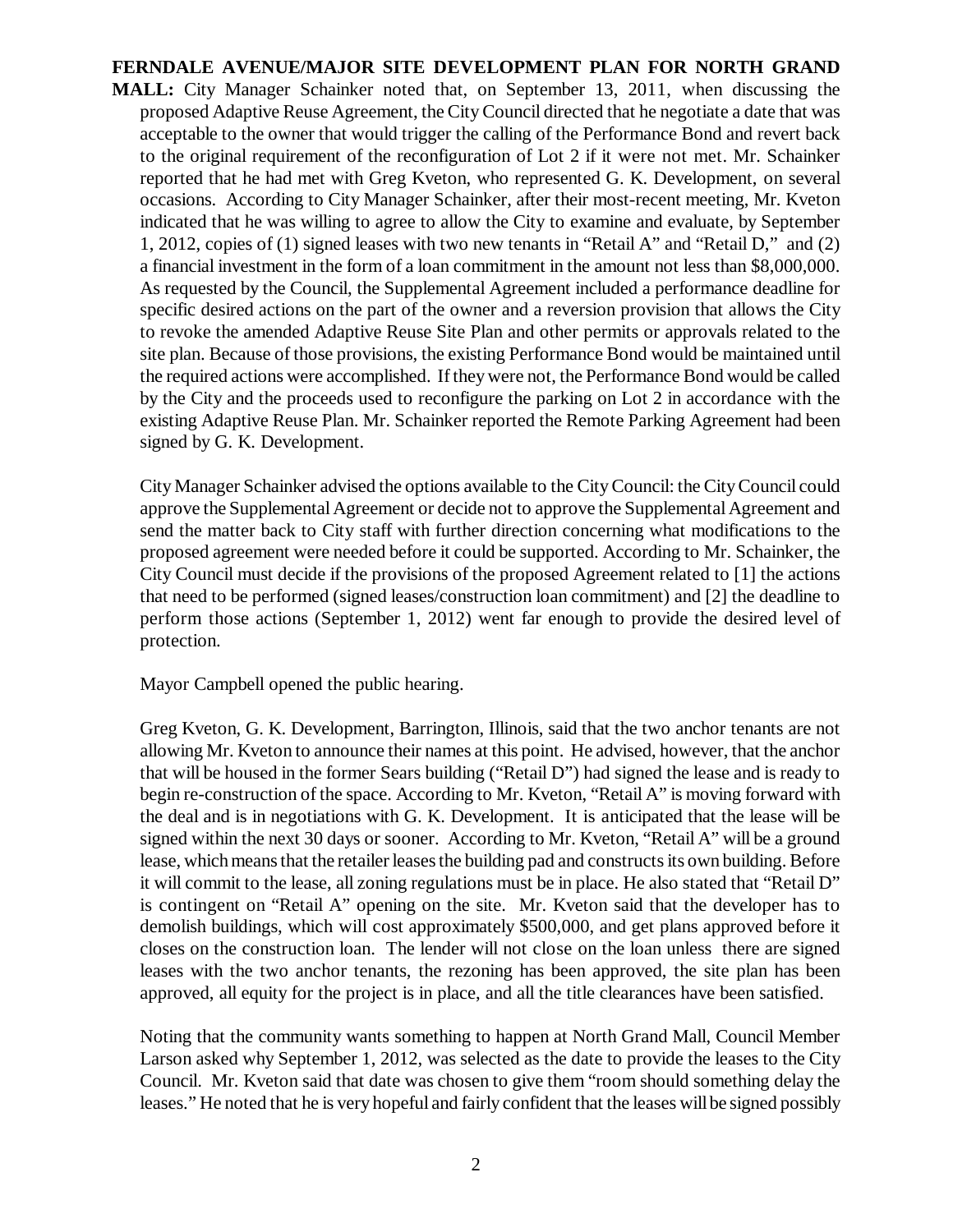before the end of the month. Mr. Kveton reported that the construction financing has to occur no later than March 2012; construction is scheduled to begin on the site by April 2012. At this time, "Retail D" plans to open in the fall of 2012. That tenant has the option, but not the obligation, to open in Fall 2012. Mr. Larson said he had concerns about waiting until September; he preferred to see the leases by May 2012. Mr. Kveton reported that the pad must be turned over to "Retail A" by August 2012; however, the lease has not yet been finalized.

Council Member Goodman asked if there could be two dates; the lease for "Retail D" could be provided prior to September 2012 and the lease for "Retail A" could be provided by September 2012. Mr. Kveton informed the Council that the retailers have the right to decide when they will open; although G. K. Development would like to collect rent on the space as soon as possible, that date is not up to G. K. Development. Delays occur sometimes, and the developer wants to allow for that.

Council Member Davis asked how long after the leases are executed would the developer notify the City. Mr. Kveton said it would be a few days to a week. He reported that it is crucial to the lenders that the zoning contingency be eliminated; the key element is that the rezoning be in place so the loan can close.

Council Member Orazem said that he was not in favor of challenging the dates. He believes that the developer has incentives to act as quickly as possible; therefore, he is fine with the proposed September 2012 date.

Adaptive Reuse Plan/Major Site Development Plan. Planner Charlie Kuester noted that, in 2007, the City Council approved an Adaptive Reuse Plan for North Grand Mall; that approval was for the entire mall site from  $24<sup>th</sup>$  Street to  $30<sup>th</sup>$  Street, including a small parcel on the west side of Ferndale Avenue west of the mall. Since that site plan had been approved, only the Walgreens store had been built, the KFC restaurant had been demolished, and the Wells Fargo and Furman buildings are now vacant. Mr. Kuester advised that the owners (Grand Center Partners and North Grand Mall Partners) are now requesting changes to the Adaptive Reuse Plan in response to the changing economic environment since 2007 and to meet the space needs of their new potential tenants. The Sears building and buildings south of that will be demolished as will the Wells Fargo and Furman buildings. The owner proposes to renovate the former Sears store, build new retail space, improve landscaping, and change traffic flow into and within the site. Mr. Kuester described the proposed site development in more detail. He noted that the proposed revisions to the Adaptive Reuse Plan include a new entrance along the west edge of the mall property. It consists of two exit lanes that allow for left and right turns onto  $24<sup>th</sup>$  Street and a single entry lane; that is intended to be the main entrance off of  $24<sup>th</sup>$  Street for the new retail spaces.

Mr. Kuester advised that two restaurant sites were proposed for which no specific building footprint had been submitted. The "Restaurant F" site sits within the mall parking area in Lot 2 and is set back 50 feet from property lines. The "Restaurant G" site sits on a grassy area where the former KFC building was located on Lot 1. The mall owner intends to market these sites for tenants and then build to suit.

Pertaining to landscaping, Mr. Kuester advised that, as part of the Adaptive Reuse Plan that was approved in 2007, landscaping along the perimeter of the site was to increase and include some site landscaping in the adjacent rights-of-way. He reported that the Adaptive Reuse provisions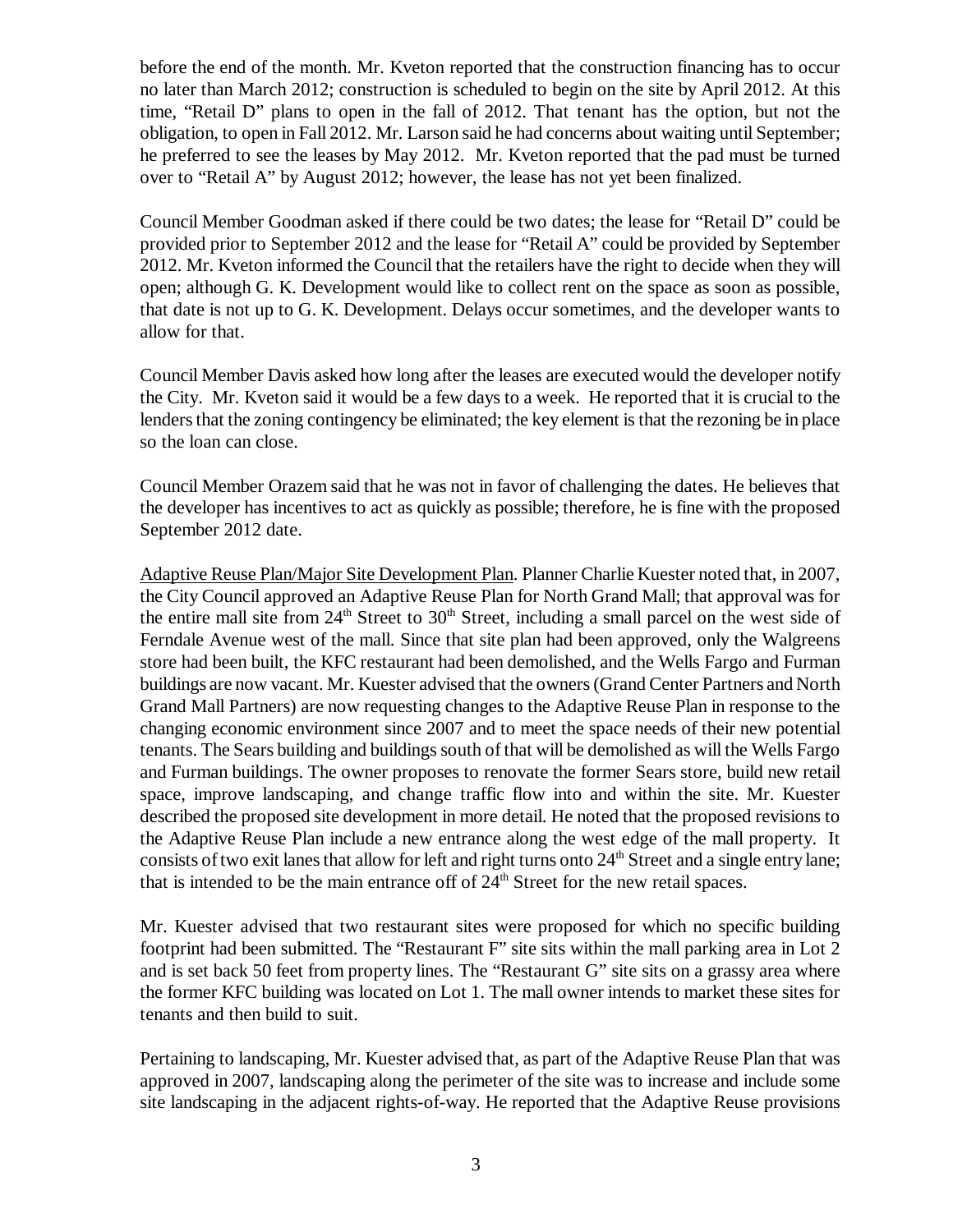of the *Code* allow discretion by the City Council in meeting the development standards of the Zoning Ordinance. In 2007, the City Council waived some of the interior landscaping in return for increased perimeter landscaping in the rights-of-way and more color and texture in the pavement design. On September 13, 2011, the Council allowed lesser landscaping; however, it was not explicit in its discussion on what level of landscaping would be appropriate for Lot 2. The landscaping plan that was recently submitted includes both Lots 1 and 2. The landscaping shown on Lot 1 is consistent with the plan presented to the City Council on September 13, 2011. On Lot 2, the plan is similar to Lot 1 on the east side along Grand Avenue; however, on the west side, there are no additional landscaping features. According to Mr. Kuester, it remains consistent with the original landscape plan of 1970, which is a reduction from what was approved in the 2007 plan.

Also according to Mr. Kuester, the City Council has the authority to decide that the landscaping shown on the submitted site plan was adequate under the provisions of the Adaptive Reuse standards or to require a greater or lesser degree of landscaping. The specific waivers being requested by the owners were explained by Mr. Kuester, as follows:

- 1. Waiver of minimum building setback requirement. The proposed "Retail E" does not meet the required 50-foot setback from the public right-of-way.
- 2. Waiver of landscaping in setbacks abutting a residentially zoned lot requirement. The area abutting the apartment building on  $24<sup>th</sup>$  Street is screened with shrubs and trees, but is only 12 feet in width, not the required 20 feet. The applicant proposes to install a six-foot wooden fence at the property line in addition to the six-foot shrubs.
- 3. Waiver of minimum landscape area requirement. The zoning standards require a 15% minimum landscape area on the development. Currently, the entire site comprises 4.42% of landscaping. The proposed site plan increases the landscaping area to 6.99%, which is a 58% increase in what is there now.

Planner Kuester noted that, since the site is a redeveloped site, non-conformities are not required to be brought up to current standards unless they are removed entirely. In this case, much of the parking lot will remain.

4. Waiver of setback and perimeter landscaping requirements. Standards require shrubs to be spaced four feet apart between the trees. The spacing shown on the proposed site plan indicates that shrubs will be spaced eight to ten feet apart. Also, shrubs are shown only along the south, east, and a portion of the north property lines.

According to Mr. Kuester, what is shown is consistent with what the City Council saw in September 2011, to which it gave tacit approval.

5. Waiver of surface parking area interior landscaping requirements. Parking lots of the size of this redevelopment require a 9'x16' landscape island for every 20 interior parking spaces and a 15-foot-wide landscaped median for every three contiguous double-loaded drive aisles. The owner proposes landscaped islands at each end of the parking rows.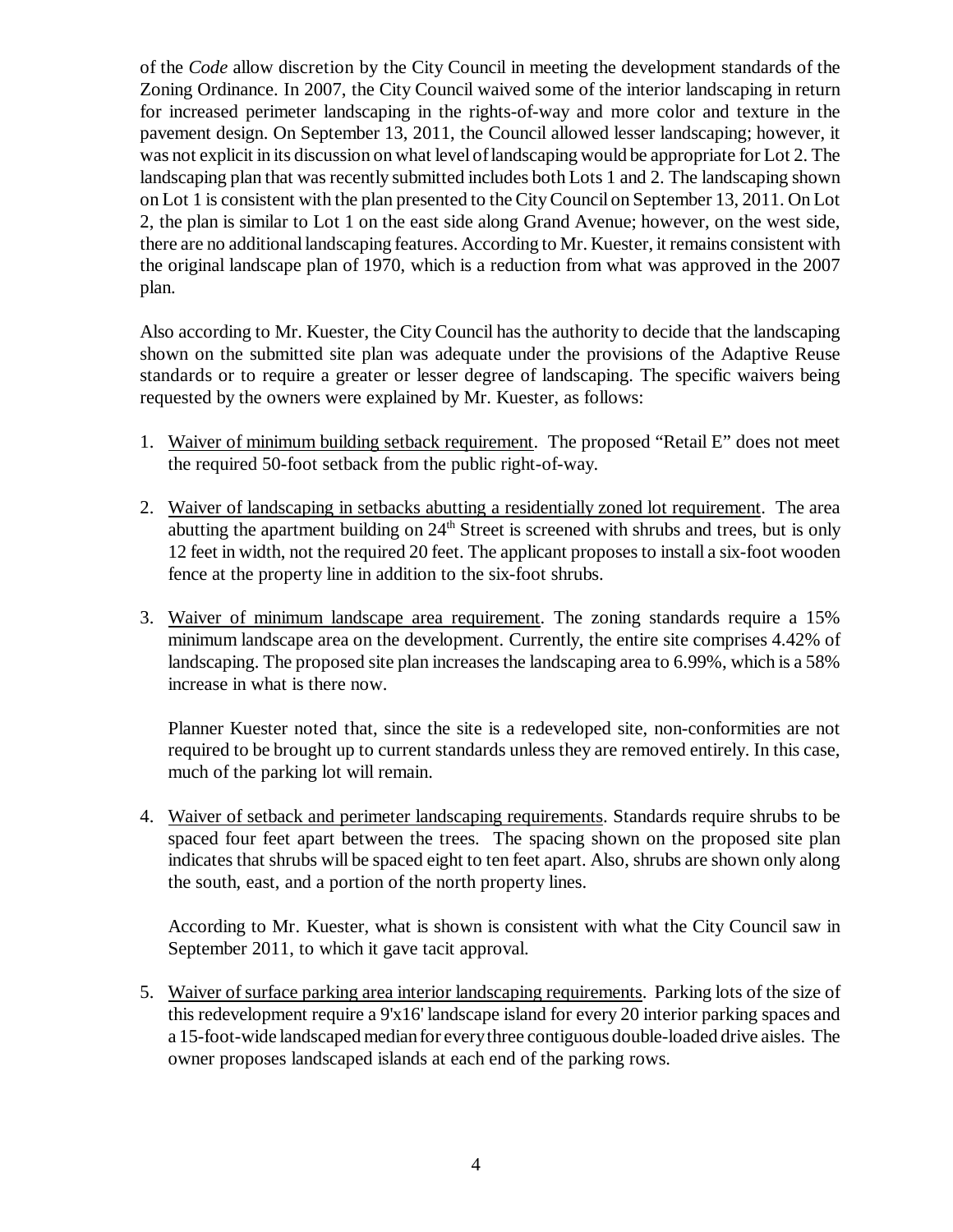It was pointed out by Mr. Kuester that, if the owner were to install all the required islands and medians, it would reduce the available parking to below the tenants' needs or City requirements.

- 6. Waiver of surface parking lot landscape plan requirements. Parking areas of more than 16 spaces must have landscaped areas equal to ten percent of the parking lot surface area within and surrounding the parking lot. The total area of the parking area is 868.482 square feet, requiring 86,948 square feet of landscaping within or adjacent to the parking area. The total landscaping on Lots 1 and 2 is 78,890 square feet.
- 7. Waiver of driveway widths. One driveway on Ferndale Avenue exceeds the maximum followed by the Statewide Urban Design and Specifications (SUDAS) Manual. In this instance, the applicant has provided turning movement information that supports the need for the 52-foot driveway to accommodate the expected 67-foot wheelbase semi-trailer trucks that will serve the retail space.

According to Mr. Kuester, the City Traffic Engineer supports the proposed waiver.

Planner Kuester advised that the Adaptive Reuse/Major Site Development Plan reflects the existing lots that were created in 2007 as the Streets of North Grand Subdivision; however, the owner has indicated that, at some future time, "Retail A" will want to be on its own separately platted lot. Platting will be needed by the tenant of "Retail A" for leasing and tax purposes, which will require the submittal of a subdivision plat for review and action by the City Council.

Upon being questioned by Council Member Larson, Mr. Kuester stated that screening of mechanical units will be necessary.

Mr. Kuester advised that staff had received all required submittals needed to approve development for "Retail A, B, C, and D."

Council Member Larson asked staff to look at the "fence" in front of Walgreen's on the west side of Grand where there is a drop-off down to the parking lot. He had gotten a call from a constituent alleging that the fence was not safe and is disrepair. Mr. Larson had gone to the site and verified that the fence appeared to be unsafe. Mr. Kuester said that he believed that fence belonged to Walgreens, but had been built on City right-of-way. He will follow up on the concern.

There being no one else wishing to speak, the Mayor closed the hearing.

Moved by Goodman, seconded by Orazem, to adopt RESOLUTION NO. 12-009 approving the Supplemental Development Agreement for Streets of North Grand Subdivision.

Although he said he would not be voting against approving the Agreement, Council Member Larson stated that he disagreed with Council Member Orazem suggesting that there would be no ramifications to leaving the date as September 2012 for identifying the lessees. The developer has incentives to get the project accomplished as soon as possible; however, the proposed tenants can opt to delay.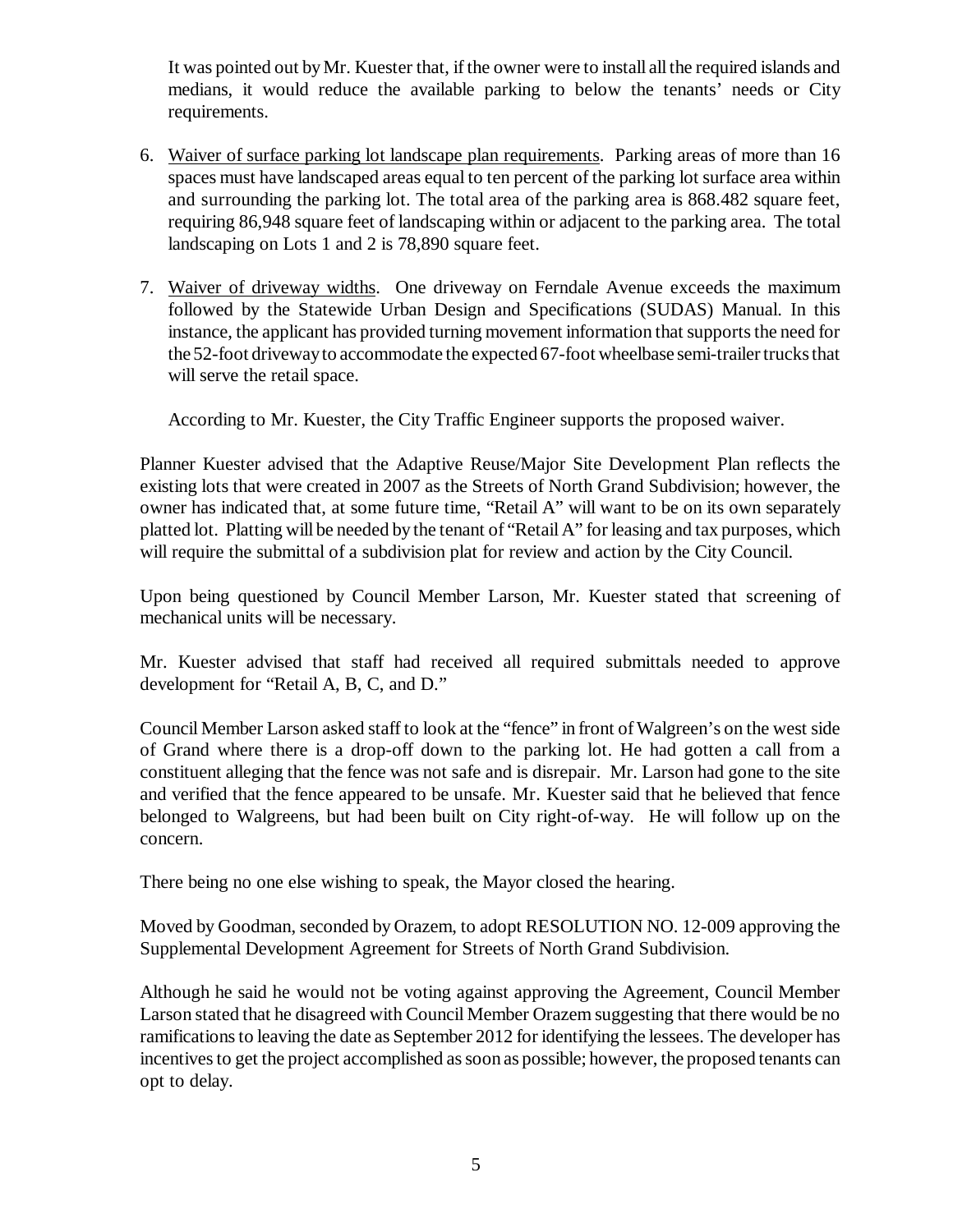Roll Call Vote: 6-0. Resolution declared adopted unanimously, signed by the Mayor, and hereby made a portion of these minutes.

Moved by Goodman, seconded by Larson, to adopt RESOLUTION NO. 12-010 approving the Adaptive Reuse/Major Site Development Plan for North Grand Mall, with the specific waivers requested, with the following conditions:

- 1. That a Remote Parking Agreement be submitted and approved by the City Council allowing the excess parking spaces on Lot 1 to make up the deficit on Lot 2;
- 2. That approval of the Adaptive Reuse/Major Site Development Plan be subject to approval of a Supplemental Development Agreement pertaining to the Streets of North Grand Subdivision by the City and the owner;
- 3. That the Agreement for the 45-foot access easement be submitted for review by the City prior to seeking authorization for "Alternative A" for "Retail E." (If not submitted for review, the "Retail E" layout as shown on Sheet C3.0 is approved);
- 4. That the entire area of all landscaped traffic islands be excavated to a depth one foot below the bottom of the root ball of the proposed trees and that clean soil be installed; which also includes the explicit authorization of the City Council to allow the Planning and Housing Director to approve the development of "Retail E" and "Restaurant F" upon review and submittal of a Minor Site Development Plan that meets the following conditions:
	- a. The Minor Site Development Plan for "Retail E" must be consistent with the approved Adaptive Reuse Plan for North Grand Mall and comply with the specific waivers granted.
	- b. The Minor Site Development Plan for "Retail E" must include elevation drawings that indicate that the finish materials and architectural features are consistent on all four sides of the structure. Window and door patterns (or equivalent design features) will also need to be carried around the building in a manner that ensures the design of the rear of the structure is appropriate for such a prominent public exposure.
	- c. The Minor Site Development Plan for "Restaurant F" must be consistent with the approved Adaptive Reuse Plan for North Grand Mall and comply with the specific waivers granted.
	- d. The Minor Site Development Plan for "Restaurants F" and "G" must not allow for a deficit of parking to occur on Lots 1 and 2 combined.
	- e. The Minor Site Development Plan for "Restaurant F" must contain a minimum of 960 square feet of landscape. This is equivalent to a three-foot border of landscaping around the proposed building although this landscaping can be placed anywhere within the 0.45 -acre "Restaurant F" site.

Roll Call Vote: 6-0. Resolution declared adopted unanimously, signed by the Mayor, and hereby made a portion of these minutes.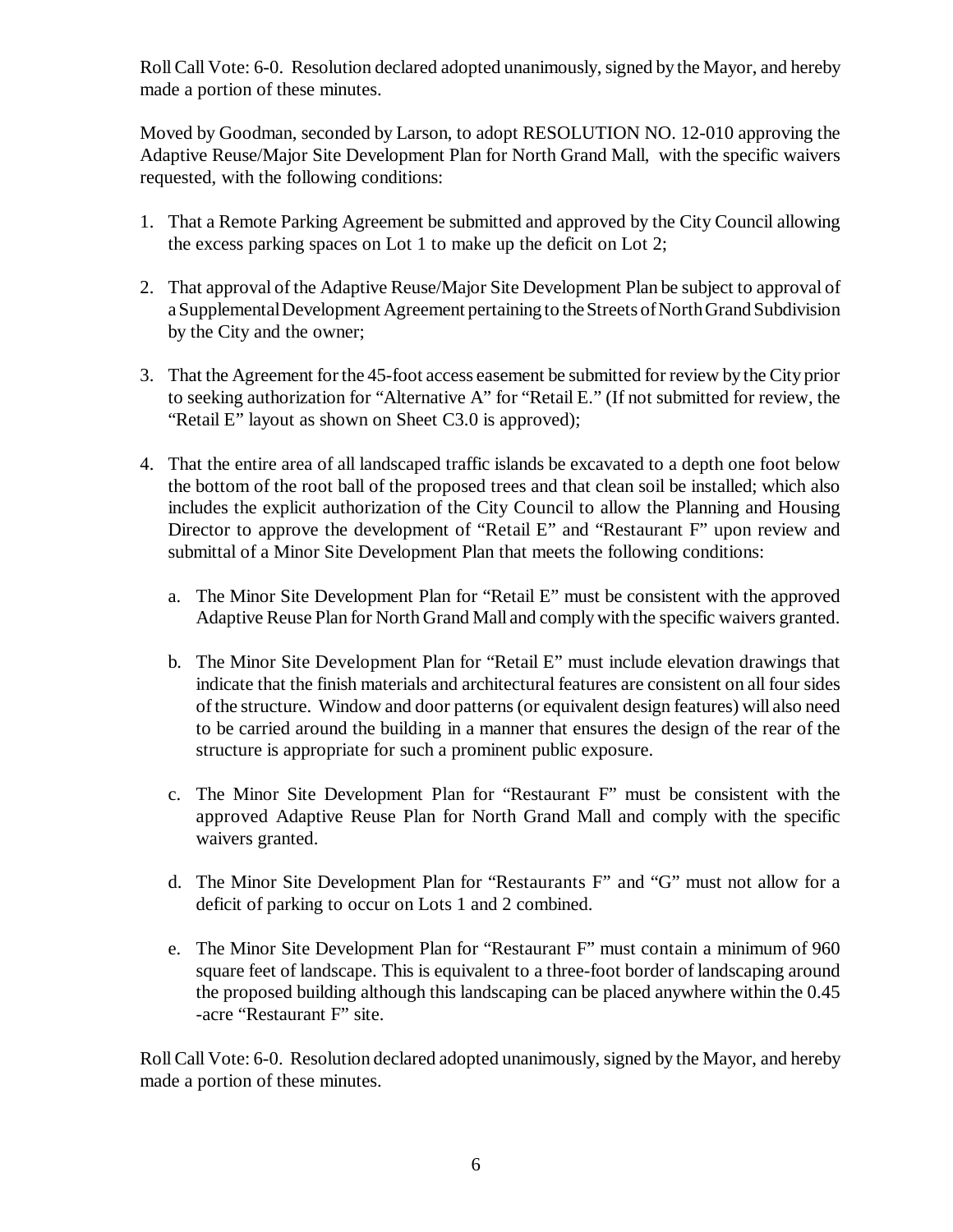Moved by Davis, seconded by Larson, to adopt RESOLUTION NO. 12-011 approving the Remote Parking Agreement.

Council Member Goodman stated that he was particularly pleased that the City was creating some flexibility to re-use existing space.

Roll Call Vote: 6-0. Resolution declared adopted unanimously, signed by the Mayor, and hereby made a portion of these minutes.

**HEARING ON ULTRAVIOLET DISINFECTION EQUIPMENT FOR WATER POLLUTION CON TROL FACILITY:** The public hearing was opened by the Mayor. She closed same after no one came forward to speak.

Moved by Davis, seconded by Goodman, to adopt RESOLUTION NO. 12-012 approving final plans and specifications and awarding contract to Trojan Technologies of London, Ontario, Canada, in the amount of \$371,800.00.

Roll Call Vote: 6-0. Resolution declared adopted unanimously, signed by the Mayor, and hereby made a portion of these minutes.

# **HEARING ON NATIONAL CENTERS FOR ANIMAL HEALTH (NCAH) PUMP STATION AND WASTEWATER METERING FACILITIES IMPROVEMENTS:** The Mayor opened the

public hearing. No one asked to speak, and the hearing was closed.

Moved by Wacha, seconded by Goodman, to accept the bid. Vote on Motion: 6-0. Motion declared carried unanimously.

# **REQUEST FOR LAND USE POLICY PLAN (LUPP) MAP CHANGE FOR 516 SOUTH 17TH**

**STREET:** City Manager Schainker noted that staff had been directed by the City Council to provide a report with background information and history on the area and the reason for the request; that report had been prepared and provided to the Council. Mr. Schainker explained that if the City Council wished additional action on this request, it needed to provide that direction to staff. He further informed the Council that it needed to decide whether or not to authorize a formal application of a Land Use Policy Plan Map Amendment. He cautioned that Council should not deliberate on the merits of a Map Amendment at this time; that action would occur at a later date should the matter be referred.

Council Member Orazem asked if there had been any increase in traffic in this area. Mr. Schainker advised that, due to the density of apartments in the area, CyRide had increased the number of buses routed to the area. Council Member Wacha, who serves as the City Council representative to Transit Board, noted that the route frequency was the same; however, more buses had been added.

Council Member Goodman said that he understood the frustration of the owner in that the land does not provide access to any arterial. Mr. Larson noted that he preferred not to remove the Highway-Oriented Commercial uses from the area in question due to the density of residential development; he foresees a need to provide goods and services to the residents.

At the inquiry of Council Member Szopinski, Council Member Davis noted that an email had been received from Warren Madden, Vice-President for Business and Finance at Iowa State University,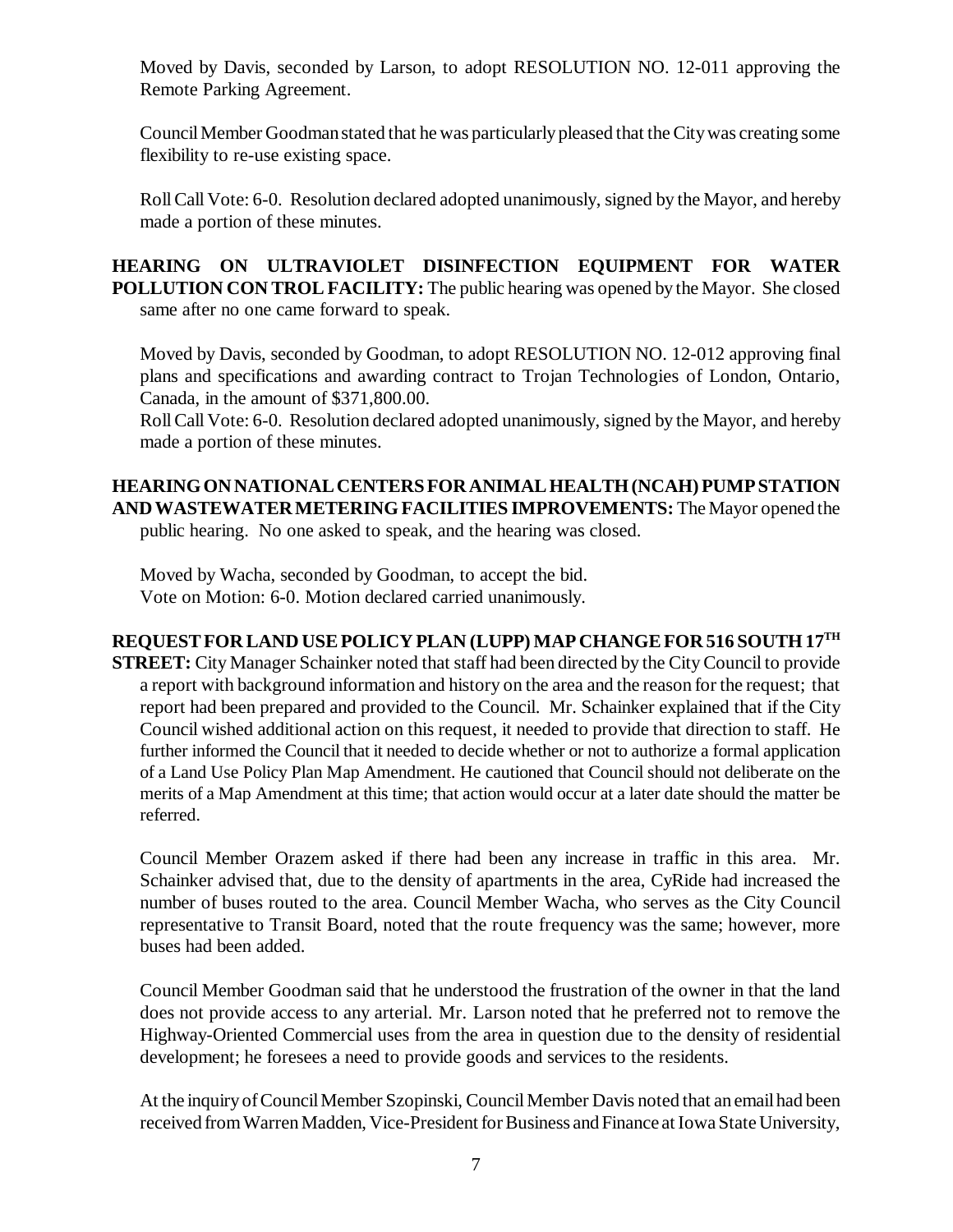advising that the current Board of Regents Institutional Road Program had not allocated any funds or included any plan to widen South  $16<sup>th</sup>$  Street, which would be impacted by higher-density housing in the area in question. It was noted that the institutional road being referenced in the email is to the west of 517 South  $17<sup>th</sup>$  Street.

Mayor Campbell noted that if the Council took no action on the request, it, in effect, was denying the request for a Land Use Policy Plan Map change for this area.

**FEMA HAZARD MITIGATION GRANT PROGRAM:** Municipal Engineer Tracy Warner recalled that, as a follow-up to the 2010 flooding, Public Works staff submitted 11 projects for consideration under FEMA's Hazard Mitigation Grant Program (HMGP). The Iowa Homeland Security and Emergency Management Division (HSEMD) completed its preliminary review of two of the projects, and Clapsaddle-Garber Associates had completed the project application for (1) Waterbury Court and (2) Castlewood Place.

At the inquiry of Council Member Goodman, Ms. Warner acknowledged that waiting for FEMA to make a decision and the process required for that funding has taken a long time. She believed that, if City funds had been allocated, the projects would have been designed and accomplished by this time.

According to Ms. Warner, engineering analyses of the other four flood mitigation projects is continuing with the hope they will be before the Council for approval to submit grant applications within the next two months. City Manager Schainker advised that five of the flood mitigation projects had been withdrawn from further HMGP funding consideration, and during the upcoming budget hearings, the City Council will need to determine if the City should proceed with those projects absent any federal funding.

Moved by Davis, seconded by Goodman, to adopt RESOLUTION NO. 12-013 approving a modified resolution as part of HMGP application through Iowa HSEMD to FEMA for local match funding being a minimum of 15 percent for the Waterbury Court project with a total project estimated cost of \$88,700; approve a resolution as part of HMGP application through Iowa HSEMD to FEMA for local match funding being a minimum of 15 percent for the Castlewood Place project with an estimated cost of \$77,000; and to designate Tracy Warner, Municipal Engineer, as the applicant's Authorized Representative for both HMGP projects. Roll Call Vote: 6-0. Resolution declared adopted unanimously, signed by the Mayor, and hereby made a portion of these minutes.

**PROCESS FOR ADOPTING BUILDING CODES:** Fire Chief Clint Petersen told the Council that staff had recently started the process to adopt the newest version of the *National Electric Code* (NEC), and it was important that Council feel comfortable with how national minimum safety standards are recommended for adoption and the process used in Ames to adopt new versions. He reported that the Council could choose to direct staff to modify past adoption processes or add to the current plan before staff presented the NEC for adoption. He also informed the Council that next year a larger slate of currently adopted national code standards will be revised and brought to Council for approval.

Chief Petersen explained that international organizations of professionals in specific branches of building and building systems design, construction, products manufacturing, and governmental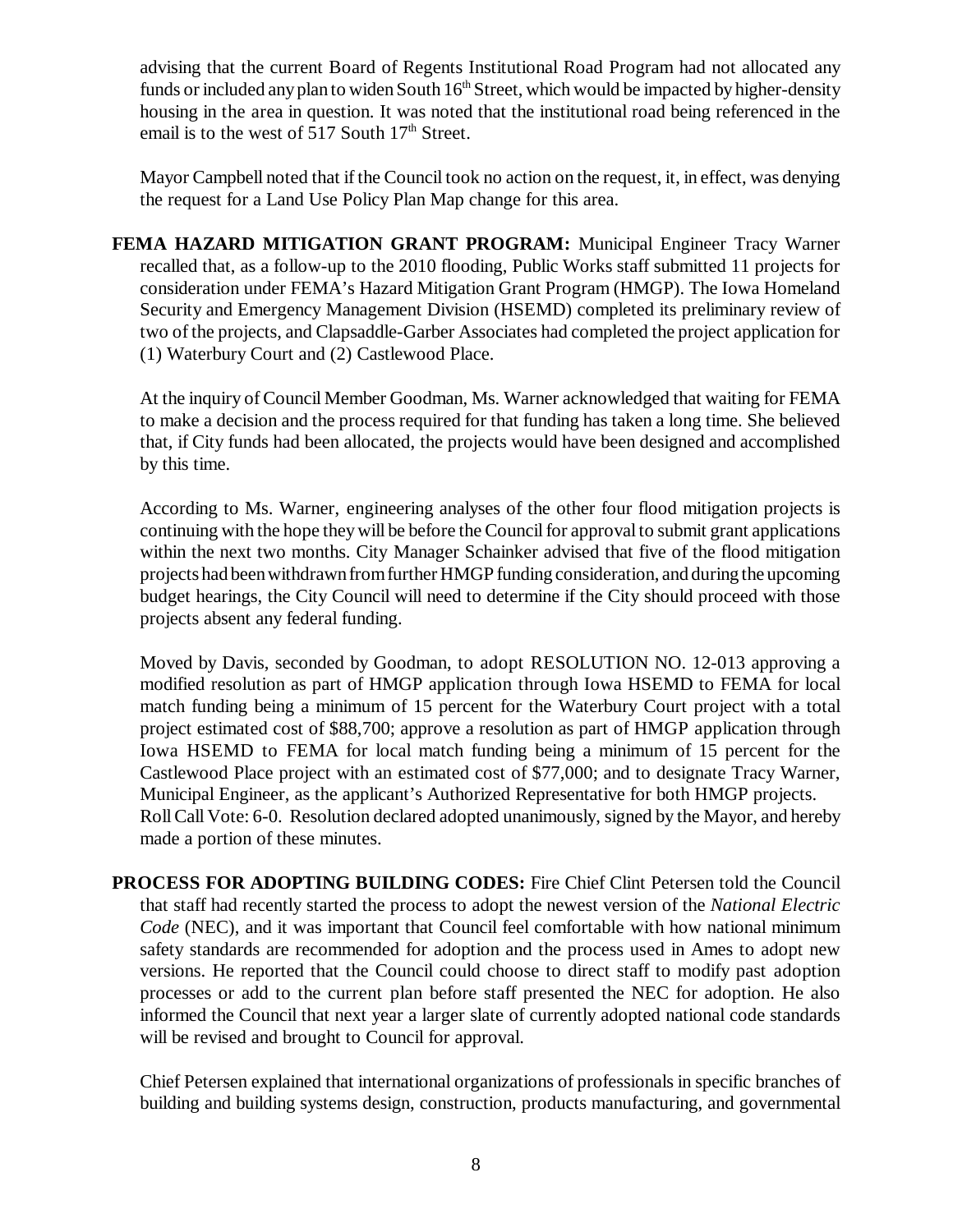regulatory specialties develop detailed minimum standards, by consensus, for all building disciplines. Those standards are published, distributed, and widely used by governmental jurisdictions, public and private institutions, corporations, and other entities throughout the world. Jurisdictions adopt codes "by reference" instead of copying several thousand pages of detailed technical standards into their respective state or municipal codes.

According to Chief Petersen, the City has historically followed the State of Iowa by adopting model code updates within six months of the State's action. He said that, within the next few weeks, staff will bring an item forward recommending adoption of the 2011 NEC into Chapter 5 of the *Ames Municipal Code* to bring the City's local standards into alignment with the State's adopted standards. Chief Petersen also advised that, in Fall 2012, staff will begin working on the process to bring adoption of the 2012 International Codes forward for Council action in the late spring of 2013.

It was explained by Chief Petersen that International Codes are promulgated by the International Code Council and are the most widely adopted building construction standards now commonly in use internationally. He named the model codes adopted by reference by the State of Iowa, the City of Ames, and other Iowa communities. The model codes are revised at regular three-year cycles to eliminate outdated text, to add new text, and to change current text for improved clarity. At each cycle, summaries of code changes are published by the organizations and reviewed by the adopting jurisdictions. All International Codes and Uniform Codes are revised on the same cycle: 2006, 2009, 2012, etc. The *National Electrical Code* (NEC) is revised on a different cycle: 2005, 2008, 2011.

Chief Petersen explained that the Building Board of Appeals was comprised of general contractors, architects, engineers, plumbers and electricians. Its purpose is to lead the public process to analyze Code revisions and make recommendations to the Council for Code adoption or Code adoption with local amendments. He also explained that the process for reviewing the proposed changes to the *National Electric Code* was representative of how the City typically obtain public input regarding code modifications. The public input process was described in more detail.

**ZONING ORDINANCE CORRECTIONS/CLARIFICATIONS:** Moved by Goodman, seconded by Wacha, to pass on third reading and adopt ORDINANCE NOS. 4095 THROUGH 4104 making text amendments that will correct and/or clarify various sections of Zoning Ordinance, including definitions, general zoning regulations, development standards, residential high density permitted uses, neighborhood commercial signage standards, village residential design guidelines, and site development plan review.

Roll Call Vote: 6-0. Ordinance declared adopted unanimously, signed by the Mayor, and hereby made a portion of these minutes.

#### **ORDINANCE TO PERMIT BANQUET HALLS, EXHIBITION AREAS, AND MEETING AREAS IN GENERAL INDUSTRIAL ZONING DISTRICTS:** Moved by Goodman, seconded

by Wacha, to pass on third reading and adopt ORDINANCE NO. 4105 to permit banquet halls, exhibition areas, and meeting areas in General Industrial Zoning Districts. Roll Call Vote: 6-0. Ordinance declared adopted unanimously, signed by the Mayor, and hereby

made a portion of these minutes.